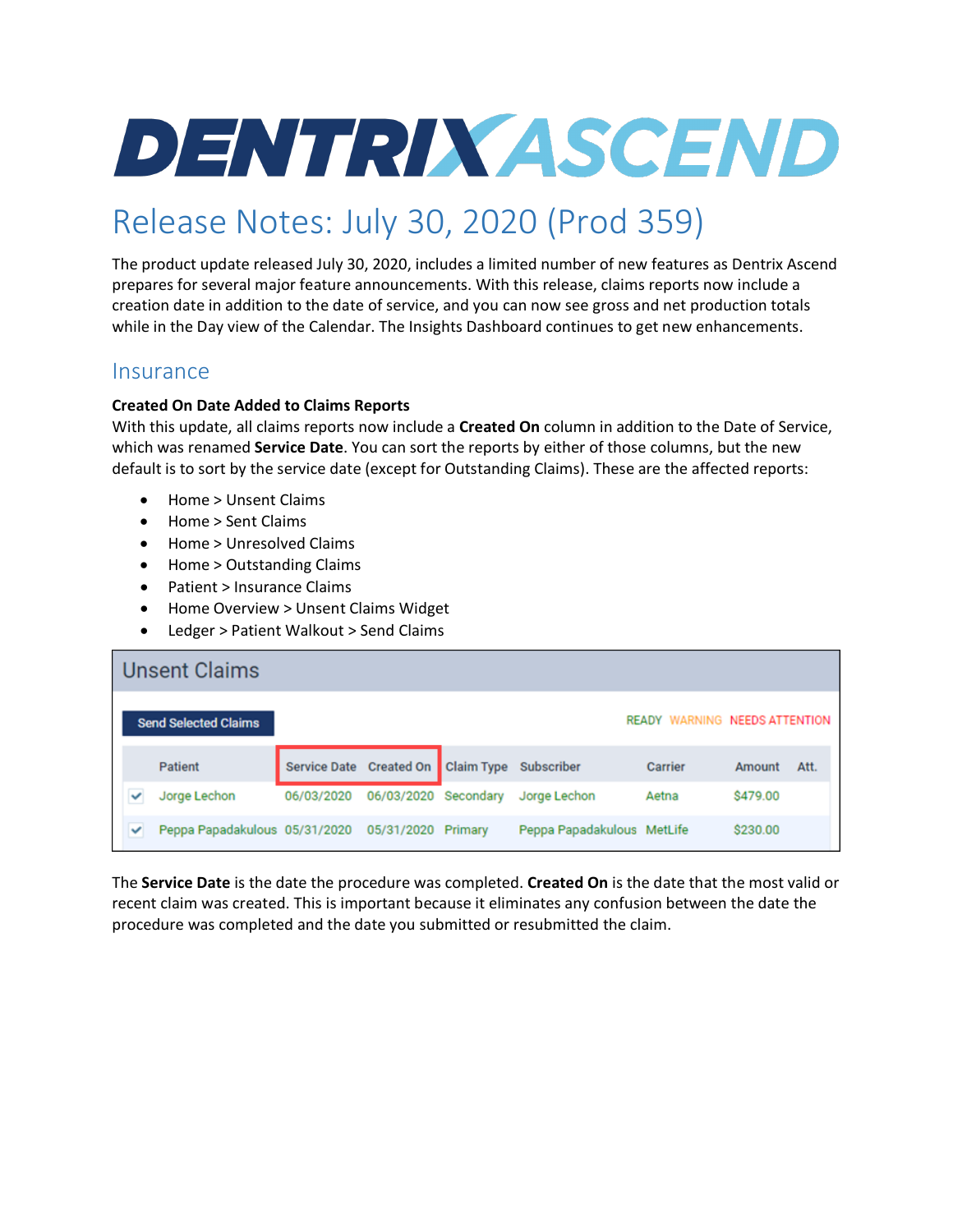# Scheduling

#### **Gross and Net Production in the Day View**

Before this update, the only way to view gross or net production numbers for a given day was to have the Calendar open in the Week view mode. Now you can be in the Day view mode and have links to the day's gross and net production numbers.

| Today            | July 2020 - | $1 \le \mathbf{k}$ 1m $\mathbf{k}$ 6m $\mathbf{k}$ |  |  |  |  |  |
|------------------|-------------|----------------------------------------------------|--|--|--|--|--|
| <b>Friday 17</b> |             |                                                    |  |  |  |  |  |
|                  | View Gross  | Net S: 2,495.00 A: 0.00<br>Renew                   |  |  |  |  |  |
|                  |             |                                                    |  |  |  |  |  |

You can also see production information when you print the schedule for the day.

# Patient Information

The last update introduced a new gender option to accommodate a field in the ADA 2019 claim form. In this update, the Unspecified option is now named Other.

| Gender * |  |
|----------|--|
| Male     |  |
| -Select- |  |
| Male     |  |
| Female   |  |
| Other    |  |
|          |  |

Any areas in the platform that display the patient's gender will now say "Other" or "O" when you select this option. The value will still be "U" for claims.

# Reporting

#### **Insights Dashboard Enhancements**

Most practices keep track of new patient's referral sources. This helps them identify which referral sources generate more new patients and better production. Knowing how many new patients and production generated from each referral source will help you know where to spend your marketing time, money, and efforts.

The Patient Insights dashboard has a new report in the **Patients** section called Patients & Production by Referral Type. The dashboard gives you a high-level view: your Patient Count (the number of new patients you've seen in the past 12 months), and your Production Total from those new patients. If you divide the Production Total by the Patient Count, you can easily see the average production value of one new patient for your office.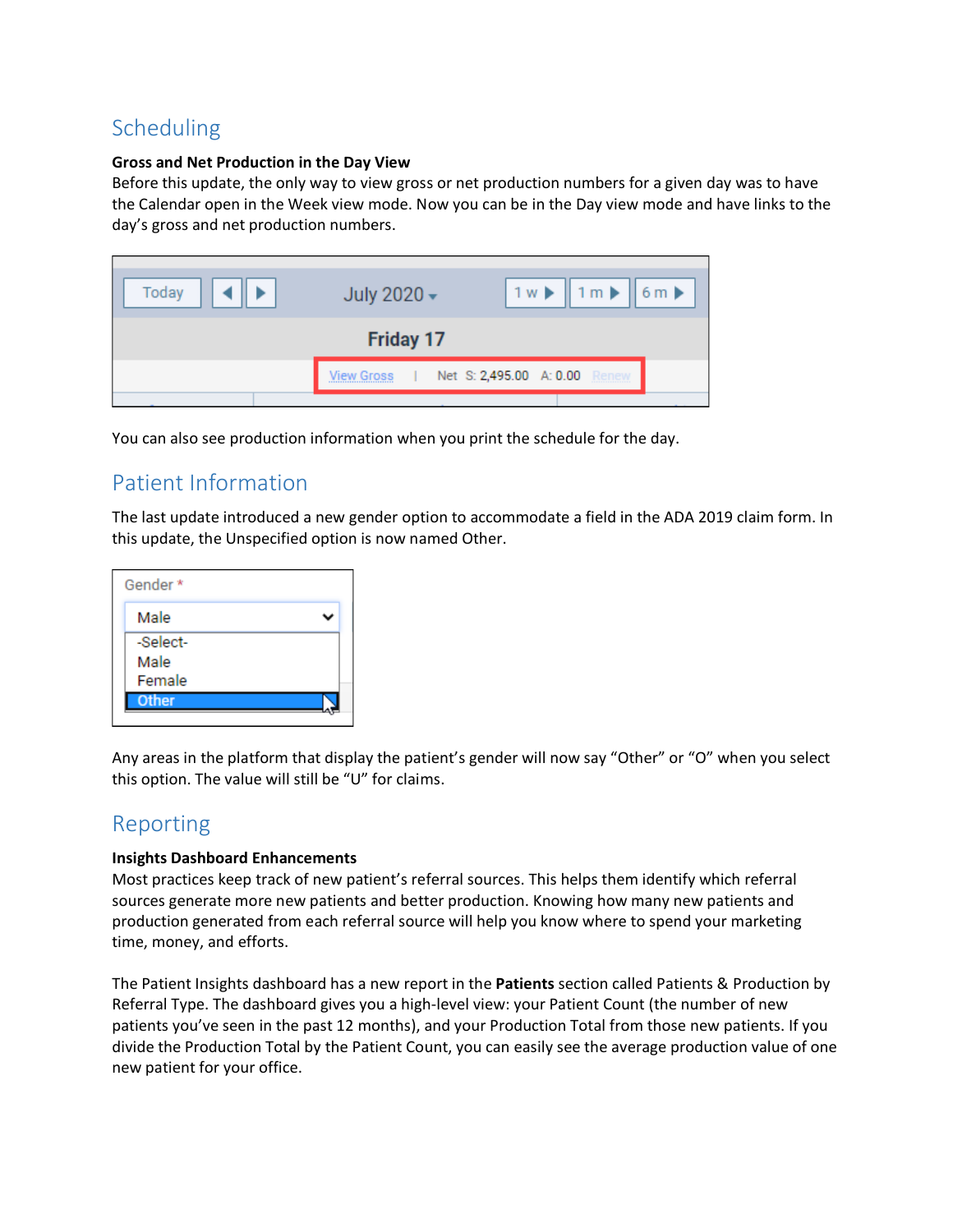| Patients                                       |                         |  |
|------------------------------------------------|-------------------------|--|
| New Patients by Month - Chart                  |                         |  |
| <b>Workflow Compliance</b>                     |                         |  |
| <b>Production by Referral Source</b>           |                         |  |
|                                                |                         |  |
| <b>Production by Referring Patient</b>         |                         |  |
| Patients & Production by Referral Type - Chart |                         |  |
| <b>Patient Count</b>                           | <b>Production Total</b> |  |
| 189                                            | \$57,481.96             |  |
| Patient Health 89% (Jun)                       |                         |  |
| <b>Healthy Evals</b>                           | <b>Total Evals</b>      |  |

The report name is a hyperlink. Click the link to open a Power Report that gives you details of all the new patient's referral sources, with patient count and production value represented graphically.



Notice there is a new type of referral source named No Referral Source. This enhancement keeps track of new patients where your team members did not record the referral source. If you spend money on practice marketing, or spend time improving relationships with patients and other professionals, you need to know what impact that has on your new patient production.